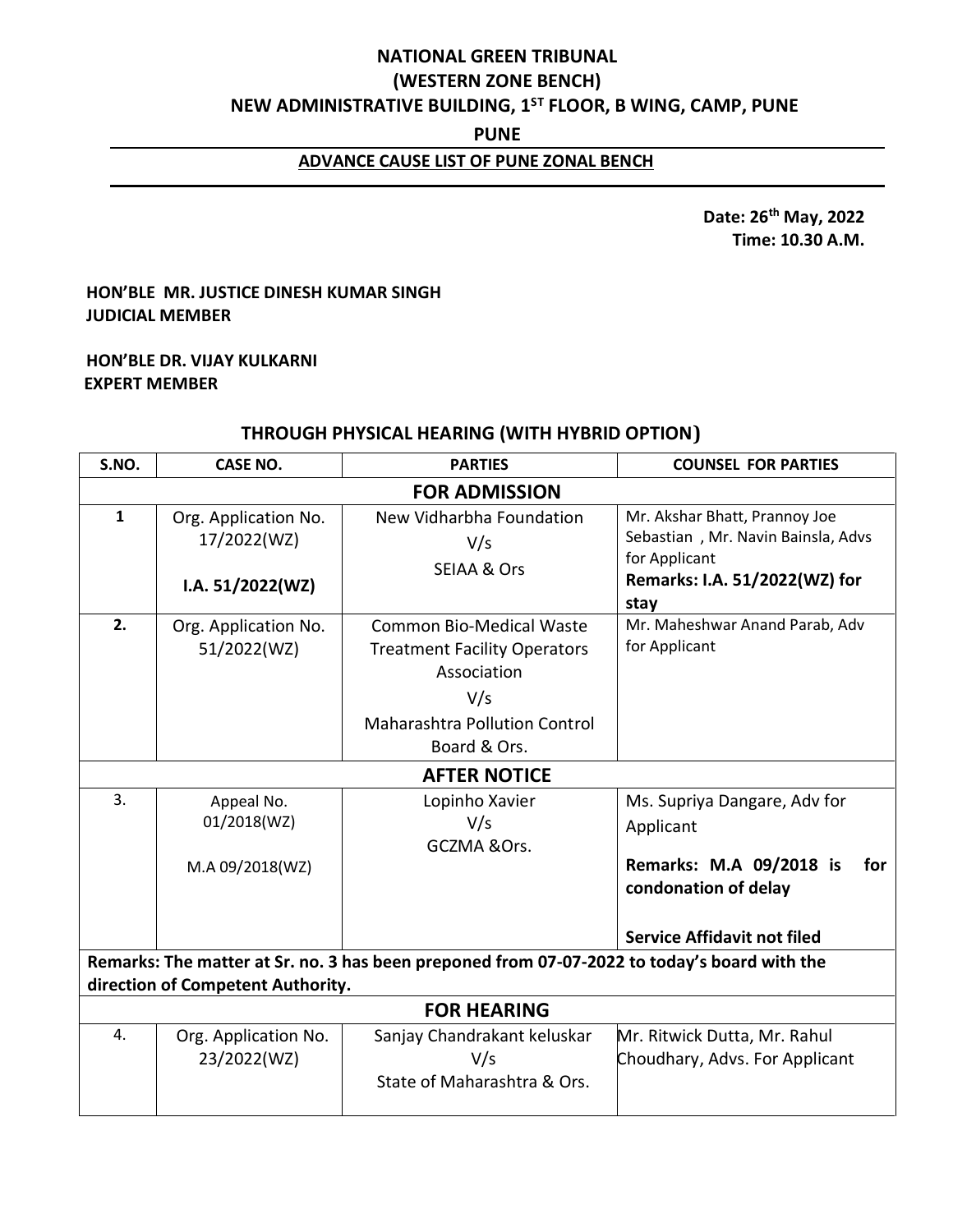| 5.                                                                          |                                            |                                               | Mr. Ryan Meneses, Mr. Barbara<br>Andrade, Advs for Applicant |  |  |
|-----------------------------------------------------------------------------|--------------------------------------------|-----------------------------------------------|--------------------------------------------------------------|--|--|
|                                                                             | Org. Application No.<br>42/2021(WZ)        | Ms. Royla C. Fernandes                        | Adv. General for State of Goa                                |  |  |
|                                                                             | $IA$ 103 $/2021(WZ)$<br>I.A. $38/2022(WZ)$ | V/s<br>The State of Goa & Ors.                | Mr. Pavithran A.V. adv for Goa<br><b>PCB</b>                 |  |  |
|                                                                             |                                            |                                               | <b>Remarks: I.A 103 /2021(WZ) for</b><br>linterim reliefs    |  |  |
|                                                                             |                                            |                                               |                                                              |  |  |
|                                                                             |                                            | <b>FOR DIRECTION</b>                          |                                                              |  |  |
| 6.                                                                          | <b>Review Application</b><br>02/2022 (WZ)  | Dattatray G Phalke<br>V/s                     | <b>Applicant in Person</b>                                   |  |  |
|                                                                             | I.A. $43/2022(WZ)$<br><b>In</b>            | Rajendra sinh Bhamboo Infra Pvt<br>Itd. &Ors. | Remarks: I.A. is for condonation<br>of delay                 |  |  |
|                                                                             | OA no. 15/2022(WZ)                         |                                               |                                                              |  |  |
| <u>CASES AT SR. No. 07 to 09 WILL BE TAKEN UP FOR HEARING ON 22.08.2022</u> |                                            |                                               |                                                              |  |  |
| 7.                                                                          | Org. Application No.                       | Mr. Ajay Jayvantroa Bhosale                   | Mr. Nitin Lonkar, Ms. Sonali R.                              |  |  |
|                                                                             | 63/2019(WZ)                                | V/s                                           | Suryavanshi, Advocate for                                    |  |  |
|                                                                             | (I.A. No. 100/2019 &                       | Union of India Through MoEF &                 | Applicant                                                    |  |  |
|                                                                             | I.A. No. 86/2021)                          | Ors.                                          |                                                              |  |  |
|                                                                             |                                            |                                               | Ms. Mansi Joshi, Adv. For R-1, 6 & 7                         |  |  |
|                                                                             | <b>WITH</b>                                |                                               | Mr. Saket Mone a/w Mr. Abhishek<br>Salion Adv. For R-11      |  |  |
| 8.                                                                          | Appeal                                     | Mr. Ajay Jayvantrao Bhosale                   | Mr. Nitin Lonkar, Ms. Sonali R.                              |  |  |
|                                                                             | No.26/2020(WZ)                             | V/s                                           | Suryavanshi, Advocate for                                    |  |  |
|                                                                             | (I.A. No. 30/2020)                         | Union of India & Ors.                         | Applicant                                                    |  |  |
|                                                                             |                                            |                                               | Ms. Mansi Joshi, Adv. For R-1 & 7                            |  |  |
|                                                                             |                                            |                                               | Mr. Saket Mone a/w Mr. Abhishek                              |  |  |
|                                                                             |                                            |                                               | Salion Adv. For R-11                                         |  |  |
| 9.                                                                          | Org. Application No.                       | Sarang Yadwadkar & Ors.                       | Mr Ritwick Dutta, Mr. Maitreya                               |  |  |
|                                                                             | 49/2019(WZ)                                | V/s                                           | Ghorpade, Advocates for                                      |  |  |
|                                                                             | (I.A. No. 20/2020)                         | <b>Pune Municipal Corporation</b>             | Applicant & Applicant-in-person                              |  |  |
|                                                                             |                                            | through its Commissioner & Ors.               | Mr. P. S. Suryavanshi, Advocate                              |  |  |
|                                                                             |                                            |                                               | for R-1                                                      |  |  |
|                                                                             |                                            |                                               | Mr. Amol Patayeet, Mr. Amit                                  |  |  |
|                                                                             |                                            |                                               | Lanke, Mr. Sanjana Tupe,                                     |  |  |
|                                                                             |                                            |                                               | Advocates and Mr. Makrand                                    |  |  |
|                                                                             |                                            |                                               | Nikam, for R-2                                               |  |  |
|                                                                             |                                            |                                               | Ms Supriya Dangare, Adv. for R-3                             |  |  |
|                                                                             |                                            |                                               | Mrs. S. B. Vaidya Pandit, Law                                |  |  |
|                                                                             |                                            |                                               | Officer, Collectorate, Pune for R-5                          |  |  |
|                                                                             |                                            |                                               | Ms. Manasi Joshi, Adv. for MPCB                              |  |  |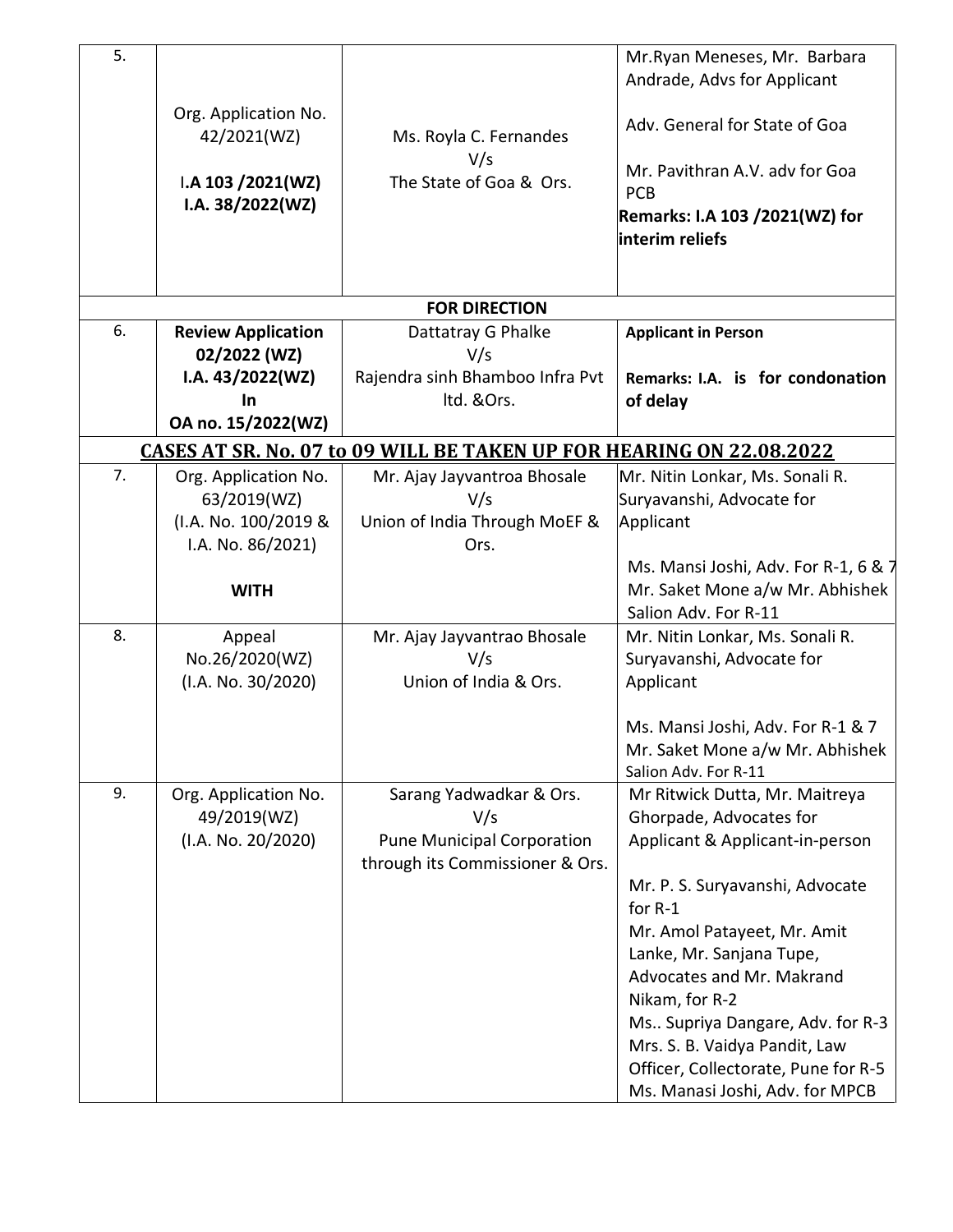| CASES AT SR. No. 10 to 16 WILL BE TAKEN UP FOR HEARING ON 23.08.2022 |                          |                                 |                                       |
|----------------------------------------------------------------------|--------------------------|---------------------------------|---------------------------------------|
| 10.                                                                  | Appeal No.               | Jagannath Pandurang Sinnari     | Mr. Saurabh Kulkarni, Mr. Prashant    |
|                                                                      | 05/2022(WZ)              | Vs.                             | Bhat, Advs. for Appellant             |
|                                                                      | (I.A. No. 16/2022)       | <b>State Environment Impact</b> | Mr. Deepak M. Gupte Adv. for R-       |
|                                                                      |                          | Assessment Authority & 3 Ors.   | 3/MoEF                                |
|                                                                      | <b>WITH</b>              |                                 | Mr. Vilas Jadhav, Adv. for MPCB       |
| 11.                                                                  | Appeal No.               | Narayan Motiram Hindalekar      | Adv. Saurabh Kulkarni, for Appellant  |
|                                                                      | 26/2021(WZ)              | Vs.                             | Adv. Aniruddha Kulkarni for R.1-      |
|                                                                      |                          | <b>SEIAA</b>                    | <b>SEIAA</b>                          |
|                                                                      | <b>WITH</b>              |                                 | Mr. Rahul Garg, Adv for R.2           |
| 12.                                                                  | Appeal No.               | Chandrakant Vishnu Poojare      | Adv. Saurabh Kulkarni, for Appellant  |
|                                                                      | 27/2021(WZ)              | Vs.                             | Adv. Aniruddha Kulkarni for R.1-SEIAA |
|                                                                      |                          | <b>SEIAA</b>                    | Mr. Rahul Garg, Adv for R.2           |
|                                                                      | <b>WITH</b>              |                                 |                                       |
| 13.                                                                  | Appeal No.               | Sadashiv Mahadev Morye          | Adv. Saurabh Kulkarni, for Appellant  |
|                                                                      | 28/2021(WZ)              | Vs.                             | Adv. Aniruddha Kulkarni for R.1-SEIAA |
|                                                                      |                          | <b>SEIAA</b>                    | Mr. Rahul Garg, Adv for R.2           |
|                                                                      | <b>WITH</b>              |                                 |                                       |
| 14.                                                                  | Appeal No.               | Pramod Sadanand Kambli          | Adv. Saurabh Kulkarni, for Appellant  |
|                                                                      | 29/2021(WZ)              | Vs.                             | Adv. Aniruddha Kulkarni for R.1-SEIAA |
|                                                                      |                          | <b>SEIAA</b>                    | Mr. Rahul Garg, Adv for R.2           |
|                                                                      | <b>WITH</b>              |                                 |                                       |
| 15.                                                                  | Appeal No.               | Mahadev Balkrishna Parkar       | Adv. Saurabh Kulkarni, for Appellant  |
|                                                                      | 30/2021(WZ)              | Vs.                             | Adv. Aniruddha Kulkarni for R.1-      |
|                                                                      | <b>WITH</b>              | <b>SEIAA</b>                    | <b>SEIAA</b>                          |
|                                                                      |                          |                                 | Mr. Rahul Garg, Adv for R.2           |
| 16.                                                                  | Appeal No.               | Shailesh Shashikant Parab       | Adv. Saurabh Kulkarni, for Appellant  |
|                                                                      | 31/2021(WZ)              | Vs.                             | Adv. Aniruddha Kulkarni for R.1-      |
|                                                                      |                          | <b>SEIAA</b>                    | <b>SEIAA</b>                          |
|                                                                      |                          |                                 | Mr. Rahul Garg, Adv for R.2           |
| For                                                                  | orders,<br>list<br>cause | information<br>other<br>and     | please<br>visit<br>website:<br>our    |
| www.greentribunal.gov.in                                             |                          |                                 |                                       |

*For detailed Standard Operating Protocol for Virtual Video Conferencing in NGT please visit our link:* [https://greentribunal.gov.in/sites/default/files/all\\_documents/SOPngt.pdf](https://greentribunal.gov.in/sites/default/files/all_documents/SOPngt.pdf)

**The lawyers/litigants desirous of participating personally in VC hearings are required to send request at [ngt-pune@gov.in](mailto:ngt-pune@gov.in) in advance, giving their names, case title, case number, date of hearing, email IDs, mobile numbers, etc.**

**INSTRUCTIONS FOR SMOOTH VC HEARINGS**

**While joining,** the VC room, enter details only in the following format :

### **Item No. (XX) – (NAME) – (PARTY)**

| e.g.                       |                                          |
|----------------------------|------------------------------------------|
| Item 2 – Name – Petitioner | Item $4 - Name - Adv.$ for Resp. $2 & 4$ |
| Item 7-Name-Adv for SPCB   | Item 1-Name - DM for State of xyz        |